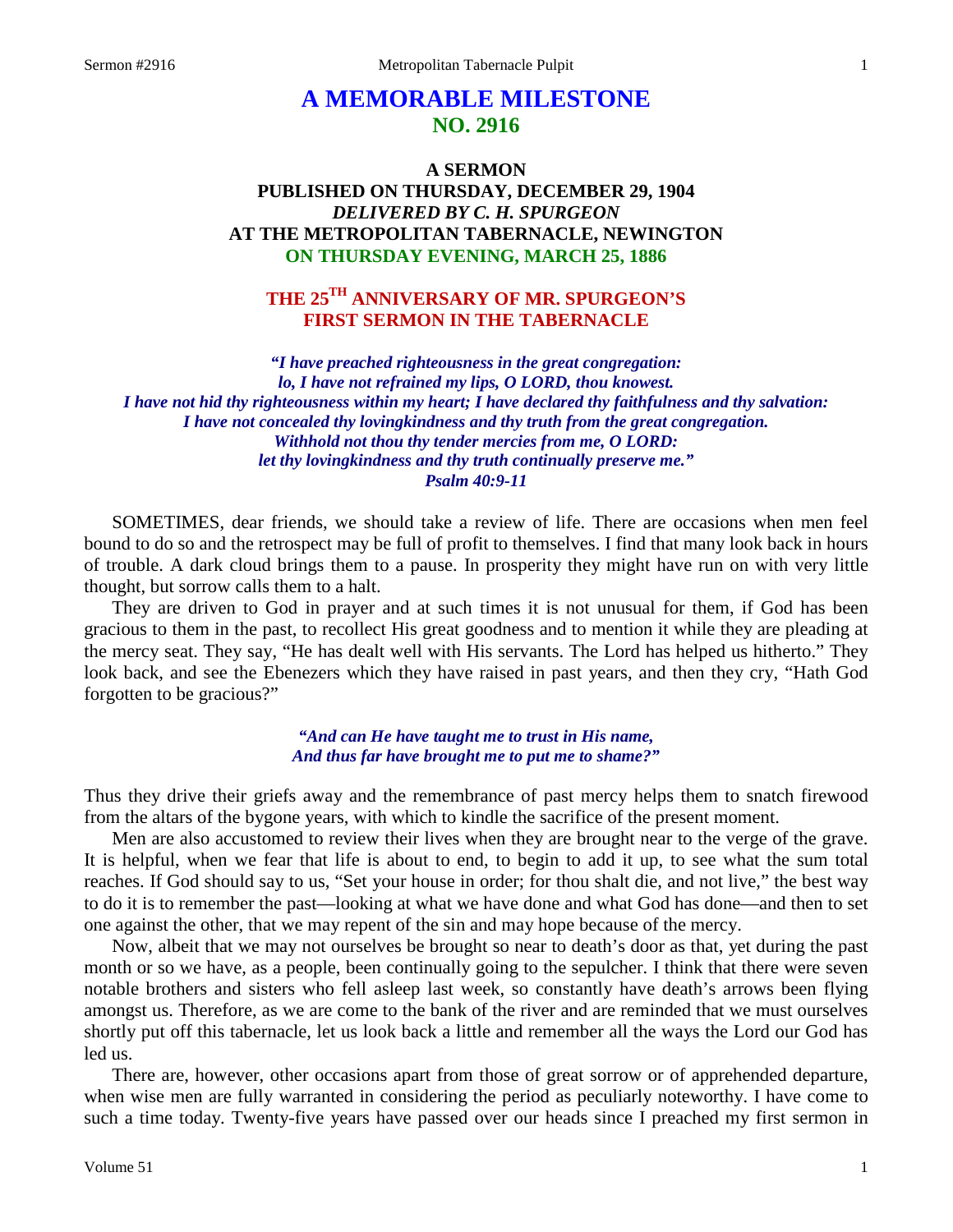this house. The sanctuary was opened with songs of joy—many who were with us then are in glory now, and many of you who are with us today were not even born then.

To those who were at the opening of the Tabernacle, it must seem almost an old building now. I hear people talk of "the dear old Tabernacle," and well they may, for a quarter of a century is no mean period in the history of a building or of a church. There has been a great deal done in those twenty-five years, and we have both personally and as a church, enjoyed abounding mercy. I did not think it right to let the occasion pass over without offering devout thanksgiving to the Lord for all His lovingkindness to us, and endeavoring to say some words that shall perhaps make us feel more our indebtedness to God, and cause us to determine to be more than ever consecrated to His service.

This text, though it belongs, first of all, in the most divine and fullest sense to our gracious Master, belongs also to David—and through David to those whom God has called to bear testimony to the Gospel of His grace. We can say, and we do say, humbly but most earnestly—and I know that there are many brethren here who can join us, each in his own ministry, and many brothers and sisters who, though not in the ministry, can say, in any event in the spirit of the words, after their measure—"I have preached righteousness in the great congregation: lo, I have not refrained my lips, O LORD, thou knowest. I have not hid thy righteousness within my heart; I have declared thy faithfulness and thy salvation: I have not concealed thy lovingkindness and thy truth from the great congregation."

**I.** Coming, then, to our text, here is, first, A CONTINUAL TESTIMONY.

Many of you have borne testimony for God in your homes, as well as in your lives. Some of you have borne the testimony in your classes in the Sunday school. Some in the streets, some in cottage meetings—some in larger assemblies. We especially, who are called to the public ministry of the Word, have borne this testimony in "the great congregation." But all of us who are the Lord's servants have, I hope, borne our testimony according to our opportunities and abilities.

*It has been imperfect, but it has been sincere.* In looking back upon our testimony for God, we could almost wish to obliterate it because of its imperfections, but we can truthfully say that it has been sincerely borne up to the measure of the capacity given to us. It has been borne without a doubt, without any mental reservation, with intensity of spirit—borne because it could not be silenced.

I have preached the Gospel to you, my brethren and sisters, because I have believed it, and if what I have preached to you is not true, I am a lost man. For me there is no joy in life and no hope in death except in that Gospel which I have continually expounded here.

It is not to me a theory. I would scarcely stop at saying that it is a belief. It has become matter of absolute fact to me. It is interwoven with my consciousness. It is part of my being. Every day makes it dearer to me—my joys bind me to it, my griefs drive me to it. All that is behind me, all that is before me, all that is above me, all that is beneath me—everything compels me to say that my testimony has been borne with my heart, and mind, and soul, and strength—and I am grateful to God that I can say this, putting it as the text puts it, "O LORD, thou knowest." If others do not know the truth of the matter, I rejoice that my Master knows my heart.

I feel grateful to God that I can say this because of *the subjects of the testimony*. The first subject of the psalmist's testimony had been God's "righteousness." That is the main point to be noticed in all testimony for God—God's positive righteousness in Himself. God's way of righteousness by which He justifies the ungodly. God's method of spreading righteousness in the world by the power and energy of His Holy Spirit.

I, for one, believe in a God who punishes sin. I have never flattered you with the idea that sin is a trifle and that in some future age it may expiate itself. Nay, the righteousness of God has seemed to me to be a dark background upon which to draw the bright lines of His everlasting love in Christ Jesus. In the expiation of Christ, the righteousness of God is vindicated to the full. He is "just, and the justifier of him that believeth in Jesus."

I ask for no pardon to be given to me unrighteously. My conscience could not be satisfied with a forgiveness that came to me unjustly, for the glory of God would be dishonored thereby. There would be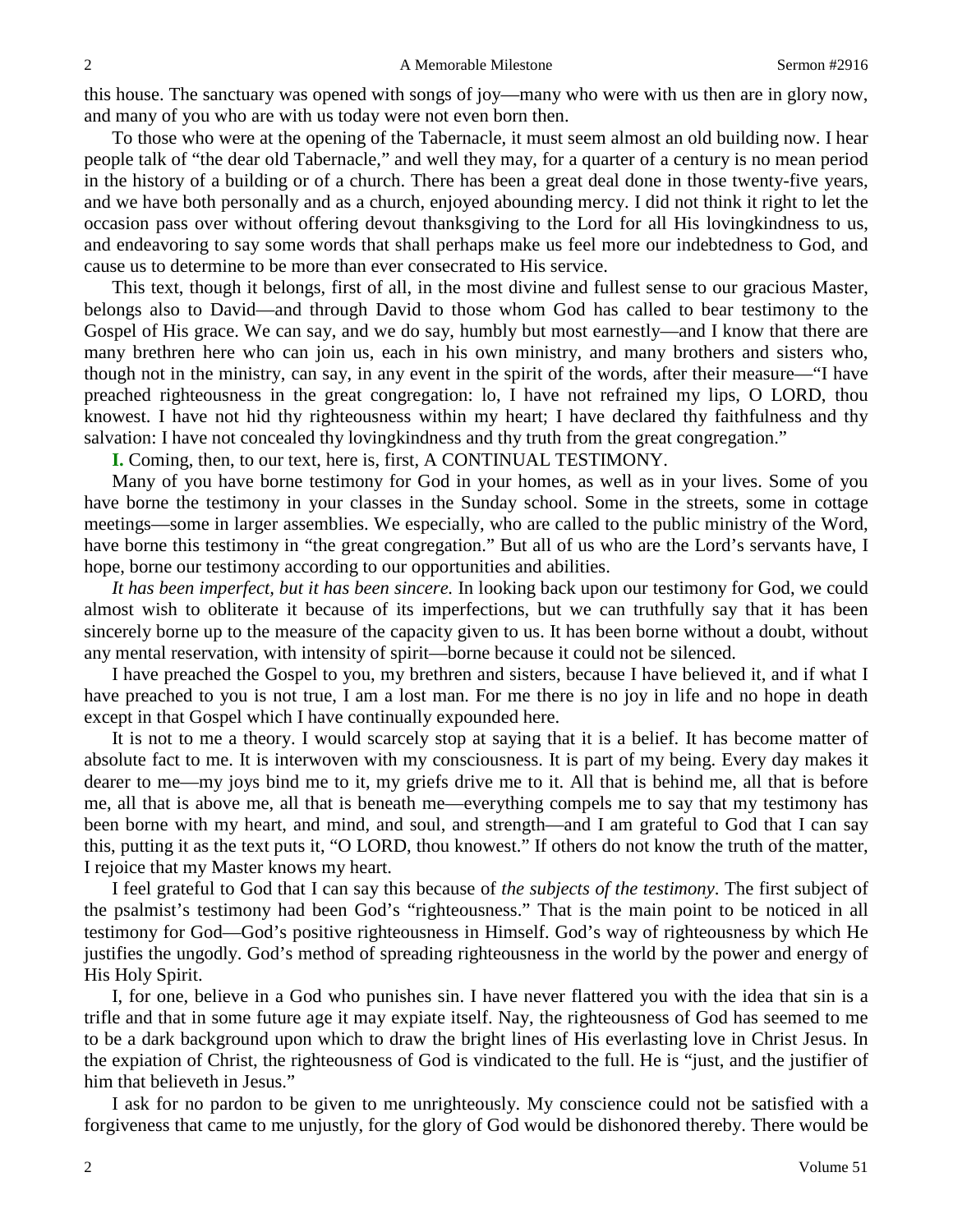a blot upon the heavenly statute-book if sin were pardoned without atonement. But we have preached the righteousness of God and we feel that, in doing so, we lay a sure foundation upon which to build the comfort and hope of the believer in Christ Jesus.

In addition to the righteousness of God, the psalmist had preached His "faithfulness." The Lord keeps all His promises. He is the Faithful Promiser—what He promises He performs. There is no lie in Him, nor change, nor shadow of a turning. "Hath he said, and shall he not do?" Which of His promises ever failed? Has He drawn back even in the least degree from His covenant or altered the word which has gone forth out of His lips?

Our testimony has not been borne to a fickle God and a feeble salvation, which saves for a time, and after all does not really save, but suffers saints to fall away and perish everlastingly. Nay, we have given unfaltering utterance to that declaration of our Lord, "I give unto my sheep eternal life; and they shall never perish, neither shall any pluck them out of my hand."

We believe in everlasting love, in an everlasting covenant, ordered in all things and sure, and therefore righteousness and faithfulness have been the two foundations of our ministry, upon which we have tried to build a Gospel worth our preaching and worth your having.

Then the psalmist says that he had borne testimony to two things in conjunction with each other, "Thy lovingkindness and thy truth." Oh, brothers and sisters, what a theme is here! "Thy lovingkindness!" God's generous mercy, His overflowing love, His kinned-ness, His kindness, to His chosen, whom He has made to be a people near unto Himself, to whom He manifests His very soul.

That word "loving," added to the word "kindness," makes it a gem doubly precious. Where is there among words any other equal to this—"lovingkindness"? I have exulted to preach to you the lovingkindness of the Lord. I needed not to be driven to this happy task. I have almost needed sometimes to be stopped when I have passed the hour and my theme has carried me away. Oh, the lovingkindness of the Lord to those who put their trust under the shadow of His wings! That is a subject on which one might preach forever and yet not exhaust its treasures.

And then His "truth"—God's truth—the truth of His Word. The truth of His Son. The truth of the great doctrines which are given to us in the Gospel. I have not preached to you any sort of speculation. I have never sought to invent new forms of truth. It shall be seen one day whose thoughts shall stand— God's thoughts or man's. And it shall be seen which is the true ministry—that which takes up God's Word and echoes it, or that which boils it down until the very life is extracted from it.

I have no sympathy with the preaching which degrades God's truth into a hobbyhorse for its own thought, and only looks upon Scripture as a kind of pulpit from which it may thunder out its own opinions. No, if I have gone beyond what that Book has taught, may God blot out everything that I have said! I beseech you, never believe me if I go an atom beyond what is plainly taught there.

I am content to live and to die as the mere repeater of Scriptural teaching—as a person who has thought out nothing and invented nothing—as one who never thought invention to be any part of his calling, but who concluded that he was to take the message from the lips of God to the best of his ability and simply to be a mouth for God to the people, mourning much that anything of his own should come between, but never thinking that he was somehow to refine the message or to adapt it to the brilliance of this wonderful century, and then to hand it out as being so much his own that he might take some share of the glory of it.

Nay, nay. We have aimed at nothing of the kind. "I have declared *thy* faithfulness and *thy* salvation: I have not concealed *thy lov*ingkindness and *thy* truth from the great congregation." Nothing have we preached as our own. If there has been anything of our own, we do bitterly take back those words, and eat them, and repent that ever we should have been guilty of the sin and folly of uttering them. The things which we have learned of God our Father, and of His Son Jesus Christ, by His Holy Spirit, we have sought to speak unto you.

Now, dear friends, let me say, next, that this text describes *a work which has been done under great difficulties*. It may seem a very easy thing to simply have a message and to tell it. Yes, it appears so. But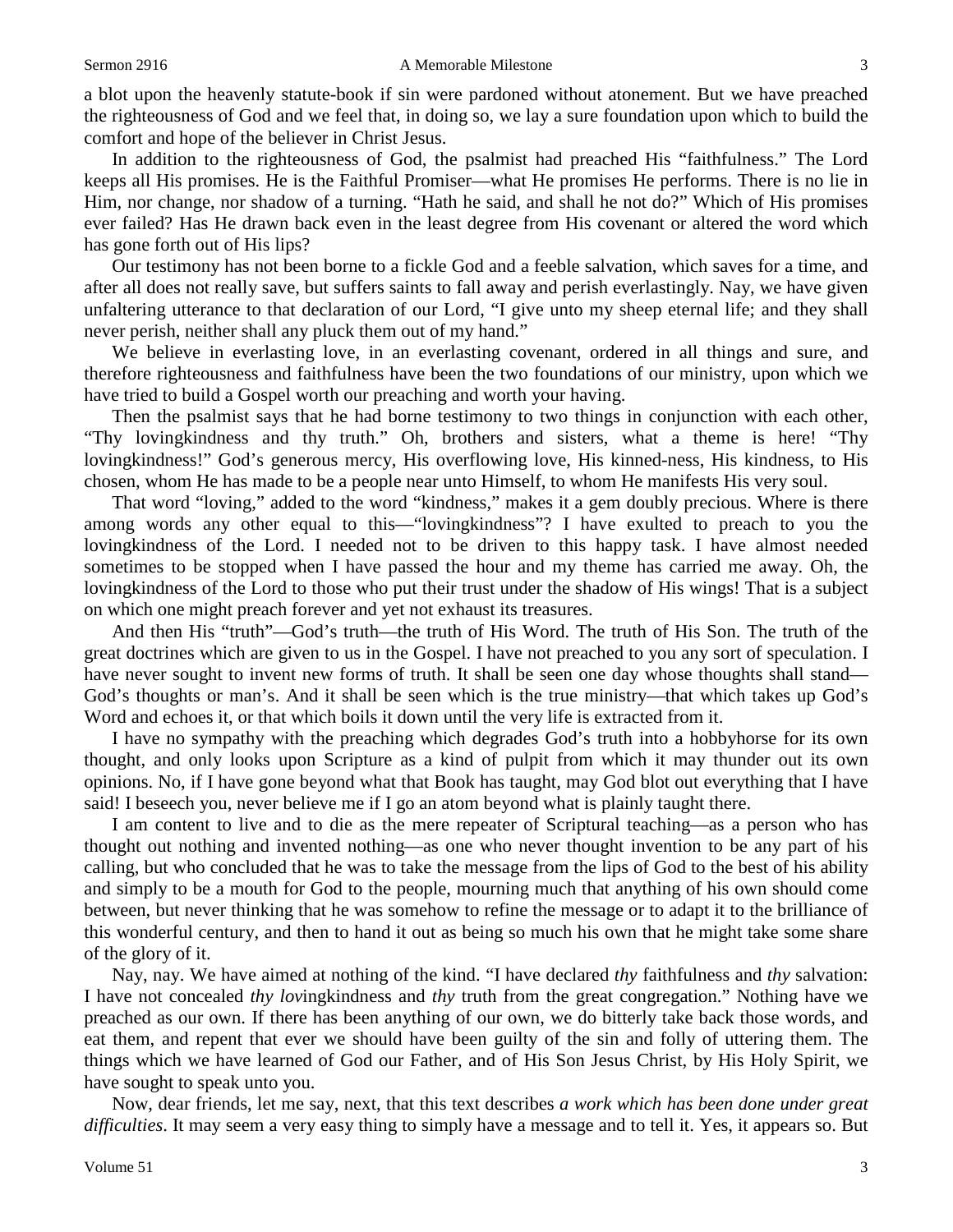it is not as easy as it looks at first sight. I do not suppose that you always find your servants deliver your messages accurately. Did you ever sit around a table and tell one person a story and ask him to tell it to his neighbor? Let each one whisper it, and by the time it gets to the end of the table, you will scarcely recognize your tale, it will have been altered so much. There is a tendency in the minds of all of us to alter what we tell—it is a struggle to keep to the exact truth.

Besides, this is an age which likes pretty things—something fresh and new—and it is not always easy to swim upstream, or to go against the tendency of the time and the spirit of the age. We have no particular desire to be thought fools any more than anybody else—and we know where all the wisdom is—at least we ought to know, for we hear often enough about it.

Ask the brethren of the "modern thought" school if they have not all the wisdom that is to be had nowadays. If they do not say that they have, many of them act as if they thought they had. No, friends, it is not so easy, after all, to keep to the plain truth.

There is a brother who has struck out something wonderfully fresh. We read his book—shall we not at least go with him a little way? You will find, brethren, that if you determine to hold fast the faith once for all delivered to the saints, you will have a battle to fight in which you will be beaten unless you rely upon God for strength. If you are willing to let the truth go, you have but to seek to please man, and it is soon done. And then will you be greeted with, "Hail fellow! Well met." But if you mean to declare God's truth, you will need the help of the Most High in the struggle.

But although this testimony has been borne under difficulties, *it has been attended with unutterable pleasure*. Oh, the delight of preaching the Gospel! I often say to young men who apply for admission to the College, "Do not become a minister if you can help it." But if you cannot help it, if a divine destiny drives you on, thank God that it is so! You are a happier man if you are able to preach the Gospel than if you had been elected to a throne. There is no business like it under heaven.

I have heard some say that our professional study of the Word of God may be a hindrance to our growth in the divine life. I know what they mean and there is some truth in their words—but to me, the preaching of the Gospel has been a continual means of grace, and I can say with the apostle Paul, "Unto me, who am less than the least of all saints, is this *grace* given, that I should preach among the Gentiles the unreachable riches of Christ."

It really is a grace to be permitted to preach the Gospel—it brings grace with it. Brethren in the ministry, have you not read the Bible much more because you have had to preach the blessed truths revealed in it? Have you not been driven to your knees much more because you have had to deal with anxious souls and to lead the people of God?

I am sure that it is so, and I thank God for giving me a calling which does not take me away from the mercy seat, but drives me to it. I am grateful that I have a message which I am glad to tell, glad to tell anywhere*—*a message which never needs to be concealed, but which brings joy to me in telling it, and salvation to our hearers in listening to it. Blessed be God that we have such a story to proclaim!

I could say much more about this first point, but I must not, for our time is so short. This must suffice upon the subject of our continual testimony.

**II.** Now, secondly, the text mentions A REMARKABLE AUDIENCE.

The psalmist says, twice over, "I have preached righteousness in *the great congregation.*" And yet again, "I have not concealed thy lovingkindness and thy truth from *the great congregation*."

It is *astonishing to the preacher* that there should be a great congregation to hear the Gospel. I do not know how you think of it, but if anybody had been set here to speak so many times a week upon politics, I wonder whether he would have had a crowded congregation at the end of twenty-five years? My friend Mr. Varley speaks right mightily, but if he had been preaching upon total abstinence for twenty-five years, I am sure that some would have totally abstained from coming to hear him.

If I had to preach here upon—well, what topic shall I say?—the object that the Liberation Society has in view, for instance, I am afraid that I should have liberated many of you from attendance long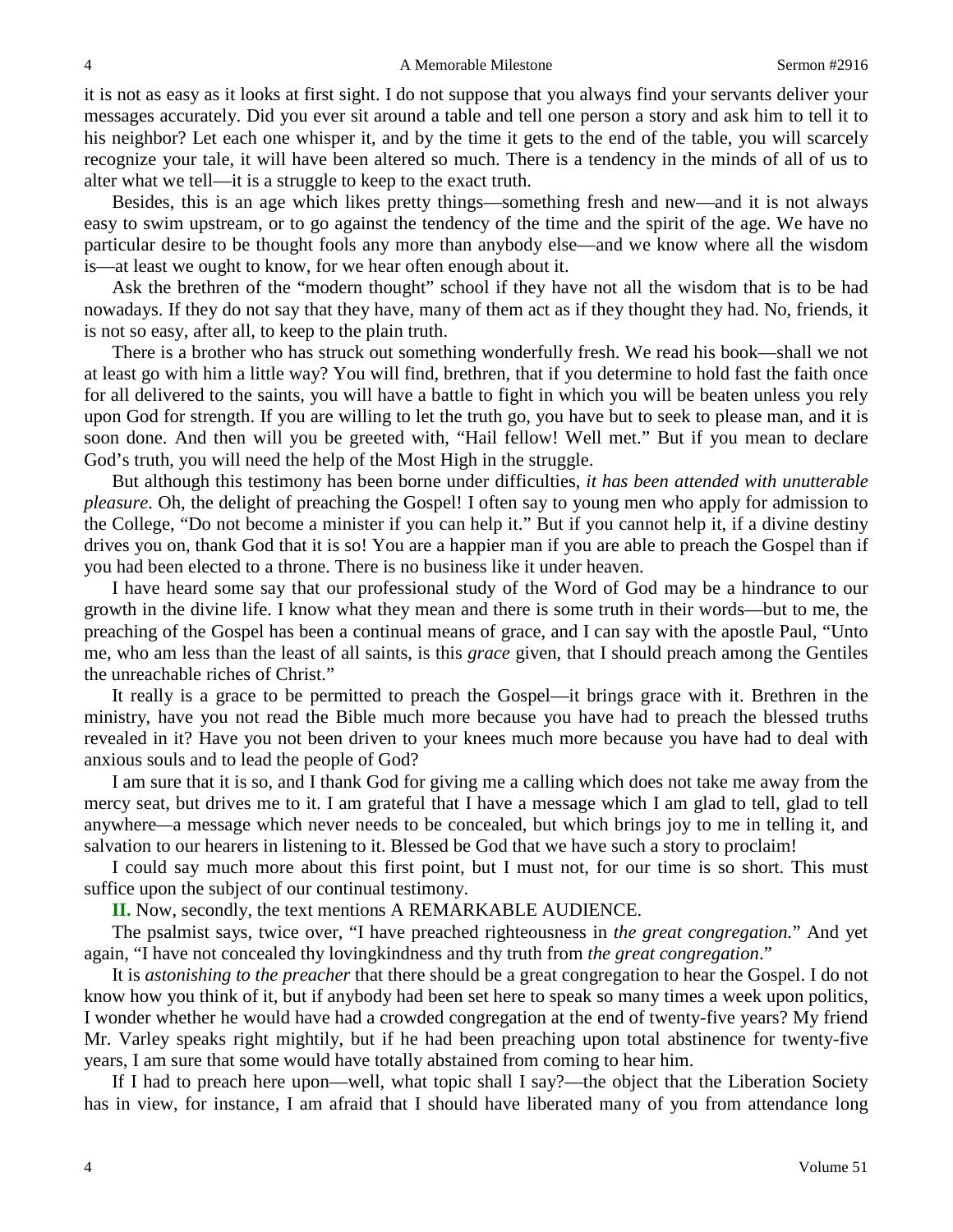before this. All other subjects are exhaustible, but give us that Book and give us the Holy Ghost—and we may preach on forever. We shall never get to the end of it.

I have heard of two infidels, one of whom said to his fellow, "If you had to go to jail for twelve months and you could only have one book, what book would you choose?" He was very surprised when his companion said, "Oh, I should take the Bible!" The first one said, "But you do not believe in it—I wonder that you should choose that." "Oh! but" rejoined his friend, "it is no end of a book."

His record is true—it is "no end of a book." Jerome used to say, "I adore the infinity of Holy Scripture." And well he might. I would like you to look at my Bible at home, which is marked with all the texts I have preached from. There are thirty-one completed volumes of my sermons and a thirtysecond is in the making.

[This discourse begins the fifty-first volume of Spurgeon's Sermons. How little the preacher thought, when he praised God for twenty-five years' ministry in the Metropolitan Tabernacle, that he should continue to declare God's faithfulness and salvation week by week to the great company of Sermon readers for so many years after he had put off the tabernacle of the body. The supply of manuscripts is not yet nearly exhausted.]

Of course, in addition to the thirty-two volumes in the regular weekly series, there are many more volumes printed, and I have all the texts marked from which I have preached. I sometimes make the outline of a sermon and then, when I turn to my Bible, I find that I have preached from that text and the sermon has been published—and I say, "That will not do for a Sunday morning." I do not want to have the same subject again oftener than I can help.

Sometimes, however, I find that the same text may be taken, and a new sermon readily enough made from it, for there is a springing well in Holy Scripture, never exhausted, and the great congregation wants continually to come to hear repetitions of the same great truth, though it is ever the preacher's duty to seek for acceptable words in presenting it.

Young man, just beginning to preach, do not be afraid to stick to your texts—that is the best way to get variety in your discourses. Saturate your sermons with Bibline, the essence of Bible truth, and you will always have something new to say.

But when I think of the great congregation, *how encouraging it is!* It is always good fishing where there are plenty of fish. We are bound to go and angle for a single soul, wherever there is one to be found, and some do great service for the Master who take the fish one by one. But what a delight it is to have the great seine net of the Gospel and throw it into such a lake as this, God guiding the hand of the fisherman all the while! Surely he should be a happy man!

But then, dear friends, when we think of this great congregation, *what solemn thoughts come over our mind!* I come down to this platform sometimes, and when I get another look at this great congregation, I am staggered. Time after time I have felt as if I could run away sooner than face this tremendous throng again and speak to them once more.

O sirs, to think of all these being dying men and dying women, and to think that this Gospel that I preach is needed by them all, and may be refused by many with awful consequences, and may be accepted by some (it will be, thank God) with consequences of unutterable joy! To think that we shall have to give an account of how we have preached and how you have heard! To think that we shall all meet again at the judgment seat to give an account of every Sunday and every Thursday service!

If Xerxes could not restrain a tear at the thought of his myriads of men passing away, who can look at a congregation like this without being moved with compassion? Yes, yes—it is not easy to preach to a great congregation so as to be able to say at the last, "I am pure from the blood of all men, for I have not shunned to declare unto you all the counsel of God."

The sight of this great congregation gathered tonight *suggests many memories*. I recollect some dear ones that used to sit here, and there, and there, and there. I can almost see them now—some dear old saints with grey heads, that used to be our glory—who are now with God. Some young and ardent spirits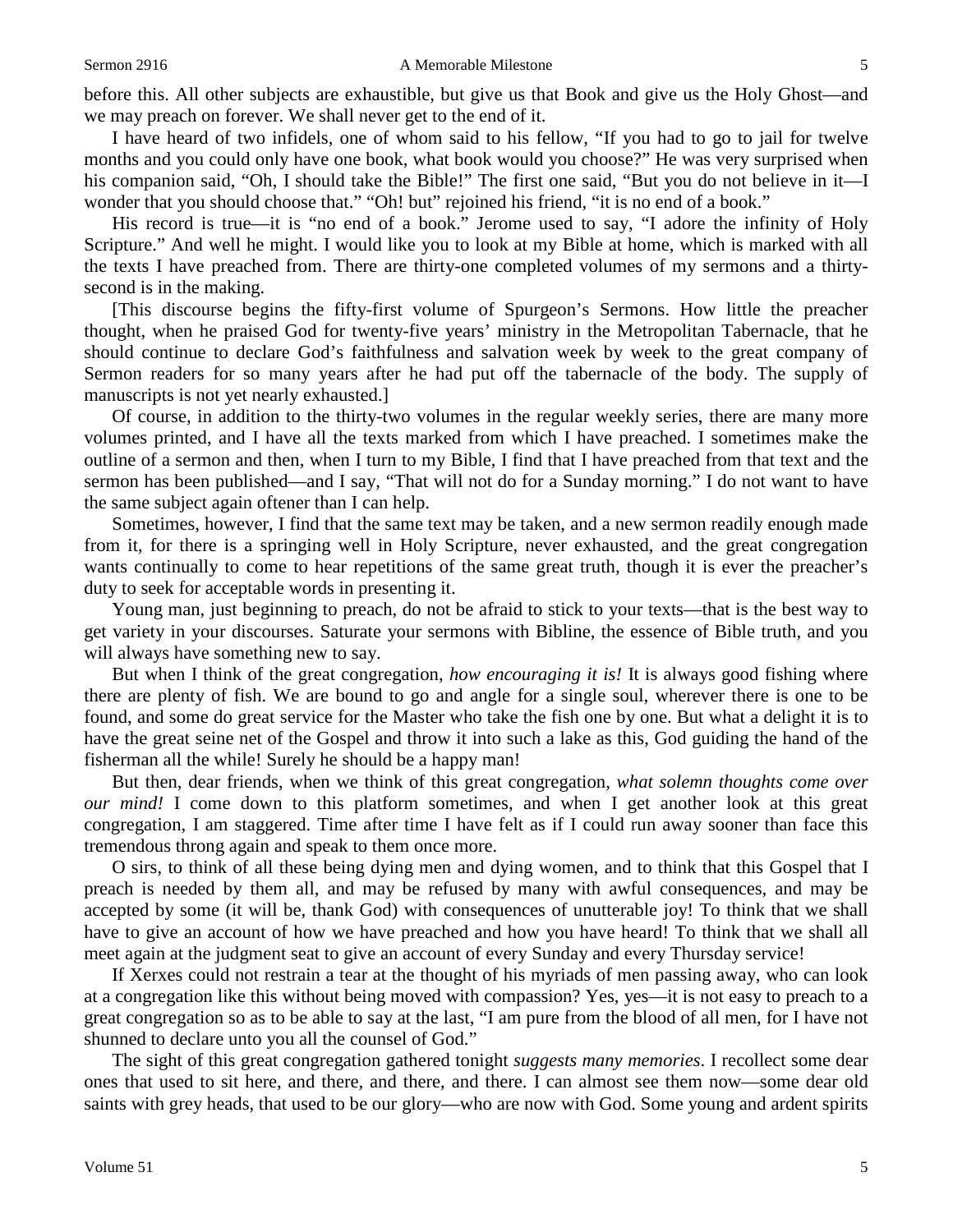that were taken away before they reached their prime. You sit where sat some who loved your Master well and served Him faithfully. Worthily occupy their places, beloved friends.

But excuse me if I say no more upon this topic. My brain seems in a whirl, as dissolving views pass before my memory in quick succession. If you want to see life and death, stand here. I feel like the captain of a vessel on the bridge. I am looking down on you who are the passengers and crew, but yet, from another point of view, I seem to be looking at great waves that sweep by, and more come, and others follow—ever a succession of changes, nothing abiding. How long shall we remain? How soon shall we, too, also go?

Well, it is something to have preached Christ to this great congregation. It is something to believe that those who have not received Him are without excuse. It is much better to believe that many have received Him, and that we shall meet them in the glory-land, rejoicing in that glorious sacrifice by which they have been cleansed from sin—in that dear Savior by whose life and death they have been quickened and made heirs of eternal glory. Oh, that this faith may be in us all and that we may all at last join in the general assembly of the Church of the Firstborn, whose names are written in heaven!

**III.** I have only a few minutes left in which to expatiate upon the last of the three points, THE SUGGESTED PRAYER.

May I just give you an outline of what I would have said if we could have had more time? The prayer of the psalmist is—"Withhold not thou thy tender mercies from me, O LORD: let thy lovingkindness and thy truth"—the things which he had preached—"continually preserve me."

This prayer is *suitable for the preacher,* and he prays it now. Taking David's words, and making them my own, I pray to the Lord at this moment—"Withhold not thou thy tender mercies from *me*, O LORD: let thy lovingkindness and thy truth continually preserve *me*."

The prayer is also *suitable for every Christian here*. Let me read it and let every Christian pray it now—"Withhold not thou thy tender mercies from *me*, O LORD: let thy lovingkindness and thy truth continually preserve *me*."

With a little alteration, *this prayer may suit you who are not yet saved*, but who desire to be— "Withhold not thou thy tender mercies from me, O LORD." Are you praying it? Is not this a good time in which to pray that prayer? The signs are all propitious. There is "the sound of a going in the tops of the mulberry trees." There are tokens for good abroad. There is dew about tonight. Now, therefore, pray this prayer if you have never prayed before—and God help you to claim the answer by appropriating faith!

It seems to me that this prayer was suggested to the psalmist by at least three things.

First, it was suggested by *the great congregation.* David seems to say, "O Lord, there are so many others who need Your care. Let me not be lost in the crowd—withhold not Your tender mercies from me."—

> *"Lord, I hear of showers of blessing Thou art scattering, full and free; Showers, the thirsty land refreshing; Let some droppings fall on me, Even me."*

Next, *the subject suggested it*. "Thy truth, thy lovingkindness, O LORD; let these preserve me. I hear of Your goodness—I cannot bear to miss it. I hear of Your truth—I would not be a stranger to it. Lord, bless me, even me!"

Then, again, *the future suggested, it*. The psalmist expected to suffer great trials and serious afflictions, and therefore he prayed, "Let thy lovingkindness and thy truth continually preserve me."

Now, as a congregation we have completed twenty-five years in this building, but we must not reckon that we have reached the end of our struggles or even the end of our sins. O brothers and sisters, this is only a part of the way to heaven.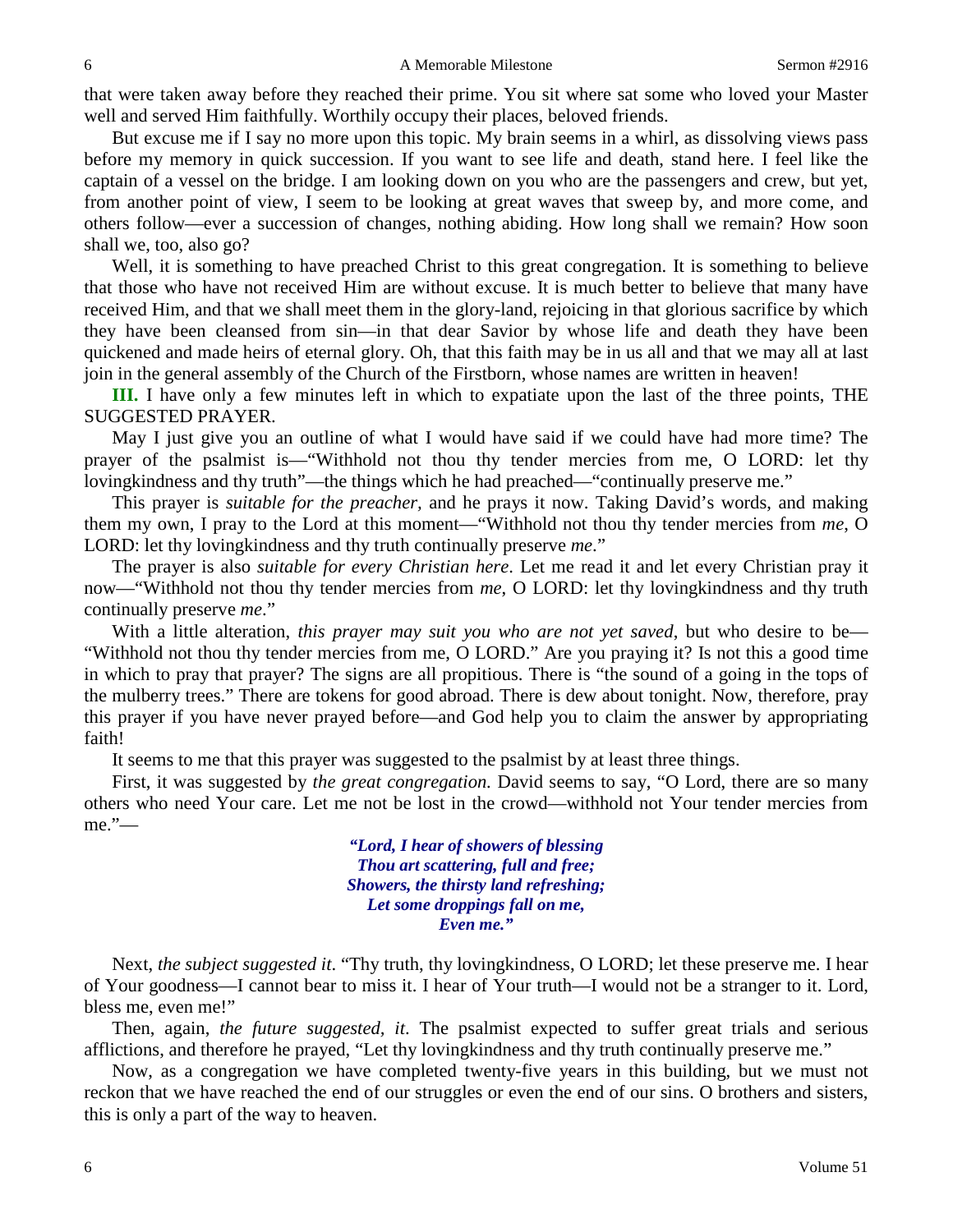#### Sermon 2916 **A Memorable Milestone** 7

I think that I told you, once before, that some friends, when they raise an Ebenezer, sit down on the top of it and say, "Here we are going to stop." When this Tabernacle was opened, I remember that that night I put a sharp iron spike on the top of "the stone of help," that nobody might sit upon it—and I do the same again on the Ebenezer stone I now raise in remembrance of God's goodness.

Let none of us sit down at the end of this twenty-fifth year and say, "We have come so far and here we are going to stay." Long nights of darkness lie ahead—there are giants to be fought, mountains to be climbed, rivers to be crossed. Who dreams of ease, while he is here in the enemy's country? Out with your sword, man! You have not done with the battle. Awake, you that sleep! You have not come yet to the place of resting. This is the place for watching, and praying, and wrestling, and struggling.

Therefore do we cry, "Withhold not thou thy tender mercies from me." We are getting older. We are getting weaker. We are, perhaps, getting less wise. Who knows that all our years will bring us good news? They may bring us evil if we trust to our past experience. We want God with us now as much as ever we did. Therefore let us cry to Him, "From this night do Thou bless us more and more."

The poor psalmist was in great trouble when he prayed this prayer. He says, "Innumerable evils have compassed me about." Therefore he says, "Withhold not thou thy tender mercies from me."

He adds, "My iniquities have taken hold upon me." If there is one here whose conscience is accusing him and who is guilty before his God, let him pray this prayer because of his iniquities.

He goes on to say, "I am not able to look up." If that is your case—if you cannot look up—pray the Lord to look down and cry to Him never to take His mercy from you.

David further says, concerning his iniquities, "They are more than the hairs of my head: therefore my heart faileth me." Well, when our heart does fail us, let us recollect the mercy which has helped us so long—and let us cast ourselves again upon that mercy for all that lies before us.

I am not going to venture upon any prophecy. I attended, on Wednesday, the funeral of our beloved brother, Dr. Stanford. You may attend mine before this year is over—or I may attend yours. If you could draw up the curtain that hides the future, you would not wish to do it, would you? Trust the Lord so that if you live, you are prepared to live—but if you die, you are prepared to die.

I think that the best thing you can do is to do the next thing that comes to you and to do it thoroughly well. I was here last Monday. I had no rest from spiritual work from three in the afternoon till half-past nine at night. And about the middle of it I felt, "Well, I do not know how I shall get through this long, long afternoon of seeing inquirers and candidates for church fellowship." So I said to a brother, "How am I to do it all?" However, there was a cup of tea in front of me and I said, "I think I will drink that tea—that is the next thing to be done."

Oftentimes that will be your best course, just do the next thing you can do when you are saying to yourself, "How shall I do if I live to be old?" When you go home tonight, eat your supper, and go to bed to the glory of God. And when you get up in the morning, do not think about what you are going to do at night. Do what comes to you when you begin the day's work and keep right straight on.

If you can see a step at a time, that is about as far as you need to see. Do not begin prying into the future, but just go straight on from day to day, depending on God for the mercy and grace and strength of the day. That is the way to live and I am persuaded that is the way to die.

Mr. Wesley said, "If I knew that I was to die tonight and I had an engagement to attend a class meeting, I should go to it. If I had promised to call and see old Betty So-and-o on the way back, I should call in to see her. I have then to go home and have family prayer. I would do that. Then I would take my boots off and I would go to bed, just as I should do if I were not going to die." Oh, do not let death be a sort of addition to the program which was not calculated upon—but so live that whenever it comes—if it come while we are sitting here tonight—you will be ready for it. Then yours will be a happy life, a joyful life, a useful life.

Secularism teaches us that we ought to look to this world. Christianity teaches us that the best way to prepare for this world is to be fully prepared for the next. Why, it elevates and glorifies the secular duties, which else would trail in the mire, if our conversation, our citizenship, is in heaven, even while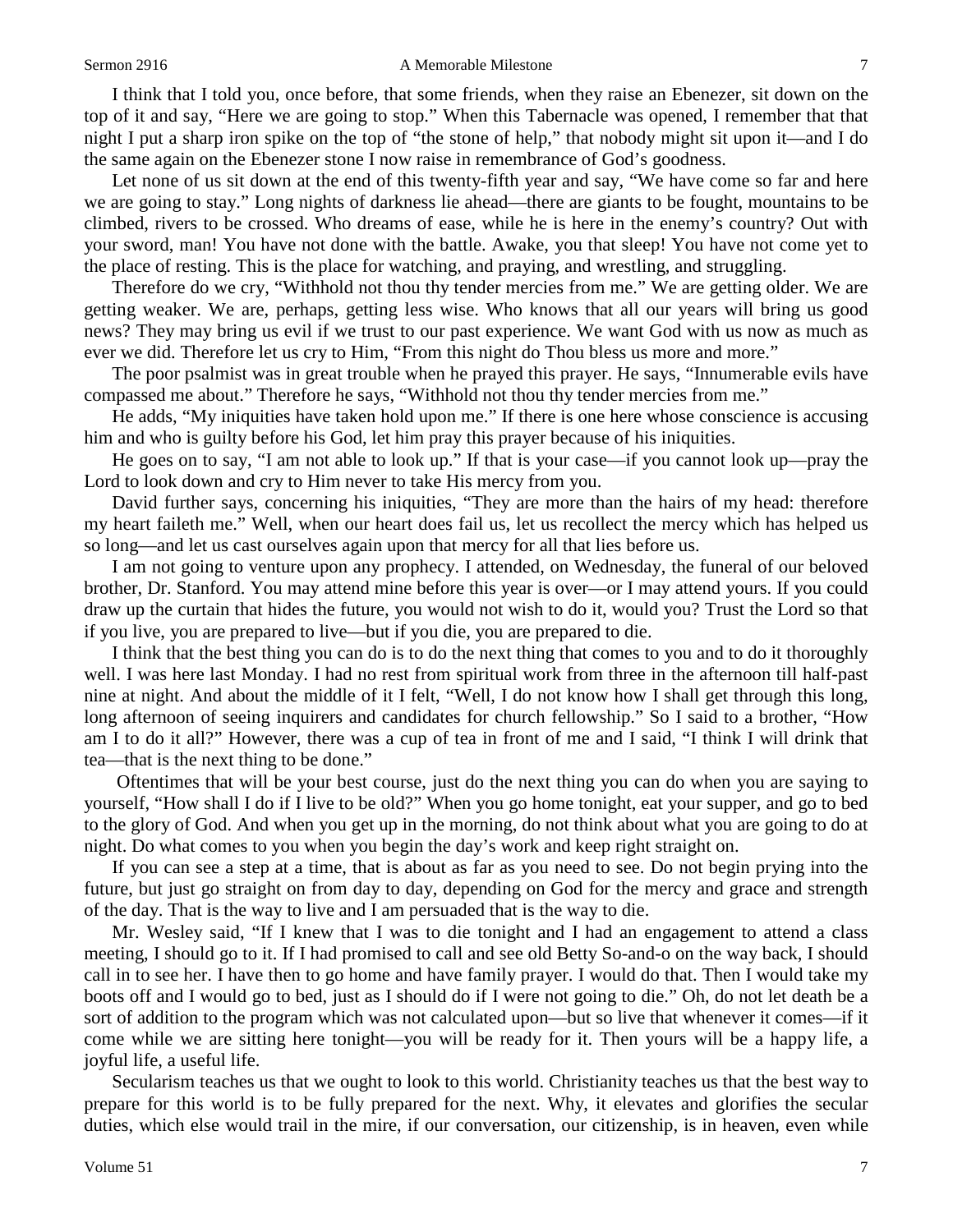we are on the earth. God bless you, beloved. Let us praise His name for all the mercies of the past quarter of a century and trust His grace for all the future.

#### **EXPOSITION BY C. H. SPURGEON**

#### *PSALM 40*

These are the words of David—they are the words of all God's tried and believing people, but above all they are the words of the Lord Jesus Christ Himself. So complete is the union between Christ and the believer that it is possible to describe them both at the same time. The experience of a child of God, sin alone excepted, is very much like the experience of the great Firstborn. But Christ is ever above us, so you will find words in this Psalm which belong to nobody but Jesus in all their fullness. Yet the title of it is, "A Psalm of David."

**Verse 1.** *I waited patiently for the LORD; and he inclined unto me, and heard my cry.*

You and I can say that, so could our divine Master. Oh the wondrous patience of the Lord Jesus Christ in prayer! In that agony in the garden when the bloody sweat showed how great was the wrestlings of His spirit, He could say, "I waited patiently for JEHOVAH, and he inclined unto me and heard my cry."

### **2.** *He brought me up also out of an horrible pit, out of the miry clay, and set my feet upon a rock, and established my goings.*

We can say that, too. We remember when we were deep down in the mire, when we found it impossible to rise, for the more we struggled, the more we sank. It was clay under us, miry clay—we could not hope for a rescue, but the arm of JEHOVAH lifted us out of the deep and set us on a rock, and there we stood to sing His praises.

Jesus Christ could say the same. He said, "My soul is exceeding sorrowful, even unto death." And He cried, "My God, my God, why hast thou forsaken me?" What a very different frame of mind He was in a few minutes afterwards when He said, "Father, unto thy hands I commend my spirit," and shouted, "It is finished!" All His travail was over. Well it is a great thing for us to have fellowship with Christ in His sufferings which we could not have had if we had not ourselves been brought up also out of a horrible pit, out of the miry clay.

### **3.** *And he hath put a new song in my mouth, even praise unto our God: many shall see it, and fear, and shall trust in the LORD.*

Well, God has done that for you and for me. He has put a new song into our mouth which Satan cannot take out of it—and we are singing it today—and others who hear it shall be encouraged to trust in God. But is this true of Christ? Listen to those words at the end of the 22<sup>nd</sup> Psalm where beyond all doubt it is the Savior who speaks—"My praise shall be of thee in the great congregation; I will pay my vows before them that fear him."

So the Savior is the chief leader of the holy song which goes up to God on account of redemption. He sings because God has delivered Him and delivered us. Both the Surety and the sinner are now free and the song goes up from both of them. Again you see what sympathy, what fellowship, we have with Christ.

### **4.** *Blessed is that man that maketh the LORD his trust, and respecteth not the proud, nor such as turn aside to lies.*

Jesus knew the blessedness of faith. Remember how Paul quotes it, "I will put my trust in him," as the language of the Redeemer Himself. As man, He had His fears. As man there was wrought in Him a wondrous faith in God. Oh that you and I might have the same trust and have no respect to the proud nor such as turn aside to lies!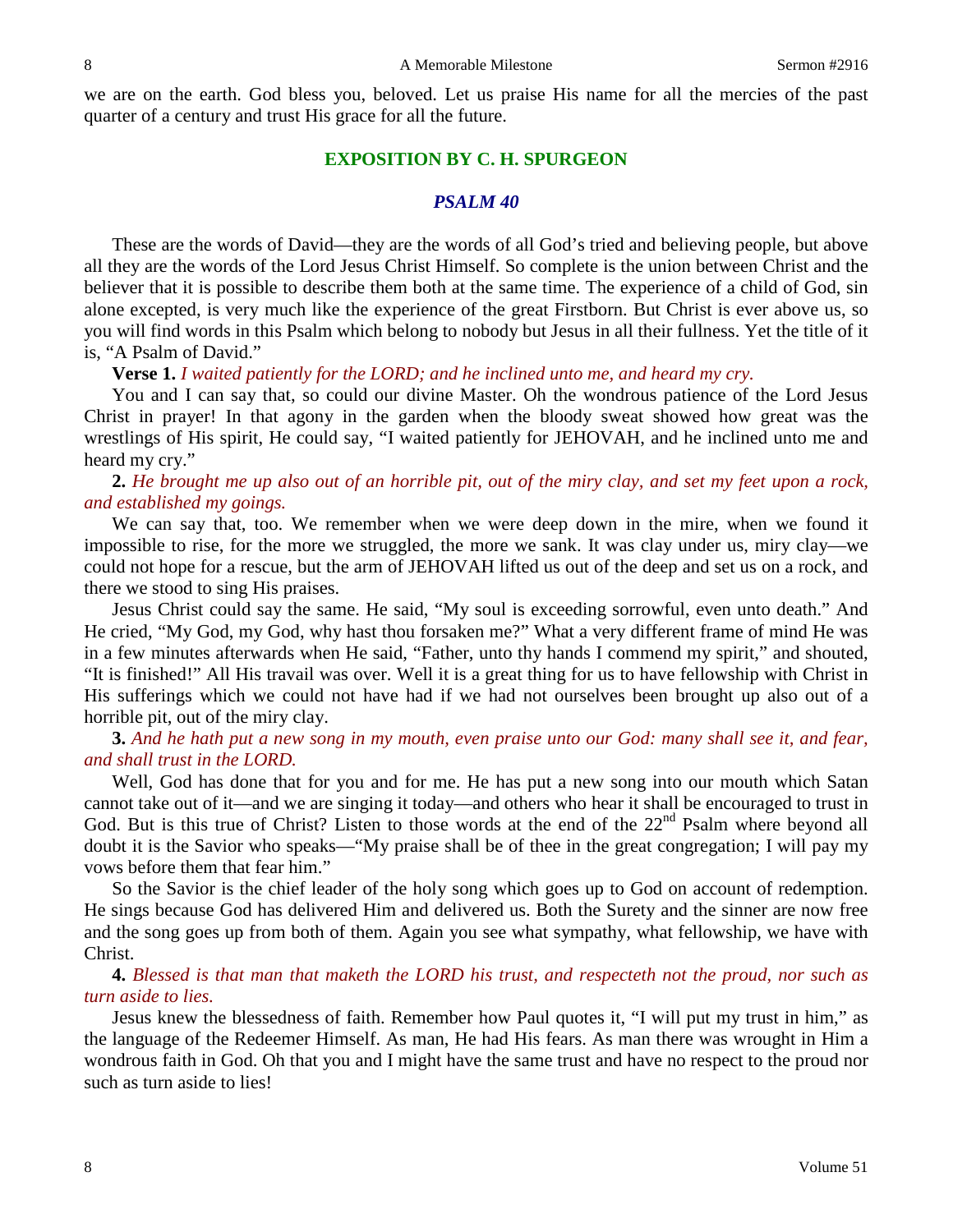## **5.** *Many O LORD, my God, are thy wonderful works which thou hast done, and thy thoughts which are to us-ward: they cannot be reckoned up in order unto thee: if I would declare and speak of them, they are more than can be numbered.*

We are not dealing with a God who never deals with us. Faith in God is no fiction. We have already had from God the most wonderful displays of power—we have been the recipients of great mercy springing from His thoughts of love toward us. It ought to be an easy thing for experienced saints to trust in God and I hope it has become so with us.

**6-8.** *Sacrifice and offering thou didst not desire; mine ears hast thou opened: burnt offering and sin offering hast thou not required. Then said I, Lo, I come: in the volume of the book it is written of me, I delight to do thy will, O my God: yea, thy law is within my heart.* 

Now we get the words of Christ undoubtedly. Our Lord said these words and therefore He came to fulfill the Father's will and present on our behalf an acceptable sacrifice, with blood better than that of bulls or of goats. You and I have to say this in a very humble measure. We do not now bring to God any sacrifice of bulls or goats, but we do bring our whole heart to Him, trusting to be accepted, for He has written on those hearts His own law, and it is our delight now to do the will of God. This is the kind of sacrifice that God accepts—true, fervent, obedient hearts. God grant us always to present it.

## **9-10.** *I have preached righteousness in the great congregation: lo, I have not refrained my lips, O LORD, thou knowest. I have not hid thy righteousness within my heart; I have declared thy faithfulness and thy salvation: I have not concealed thy lovingkindness and thy truth from the great congregation.*

What a preacher Christ was! How He told out what He had learned of the Father! How fully, how constantly was He the witness for God to men! Some of us following far behind, with unequal footsteps, nevertheless can say, "I have preached righteousness in the great congregation."

It is a great comfort in feeling if you are called to present the Gospel that, as far as you know, you have preached it and have kept back nothing that God has taught to you. It will be a thousand mercies if any of God's servants shall be found clear at the last. When we have done all, we are unprofitable servants—we have only done what it was our duty to do. But still there is a sweet peace about fidelity when in the integrity of one's heart we can say that we have not refrained our lips as God knows. Then comes the prayer—

### **11.** *Withhold not thou thy tender mercies from me, O LORD: let thy lovingkindness and thy truth continually preserve me*.

If you have dealt honestly with God's Word, you may expect that God will deal graciously with you. Surely He would not send us to proclaim a message of mercy and then deny mercy to us. That cannot be. But brethren, when we have done our best for God and before God, yet we cannot boast—we still want mercy and we fall back upon the lovingkindness of God just as the sinner must do when he first of all comes to God. May we ever be in that true and humble frame of mind which looks for nothing but mercy.

### **12.** *For innumerable evils have compassed me about: mine iniquities have taken hold upon me, so that I am not able to look up; they are more than the hairs of my head: therefore my heart faileth me.*

Now here is a passage in which the Master is not to be seen but only the servant. This is the man that said that God had put a new song into his mouth. He is a true child of God to whom God had had respect and whose prayer God had heard, yet see what a plight he has come into. Dear friends, you and I may have to undergo this trial. Happy shall we be if we have such faith in God that even when innumerable evils compass us about, we shall remember the innumerable mercies of God, such mercies as the psalmist had spoken of in the fifth verse.

When our iniquities take hold upon us, what a mercy it is to think that Christ has taken hold upon us, too, and will never let us go. When our sins seem more than the hairs of our head and our heart is failing us, it is very sweet to feel that the depths of eternal love and of atoning merit have drowned even our innumerable sins—they are cast upon the head of Him that said "Lo, I come to do thy will." They are